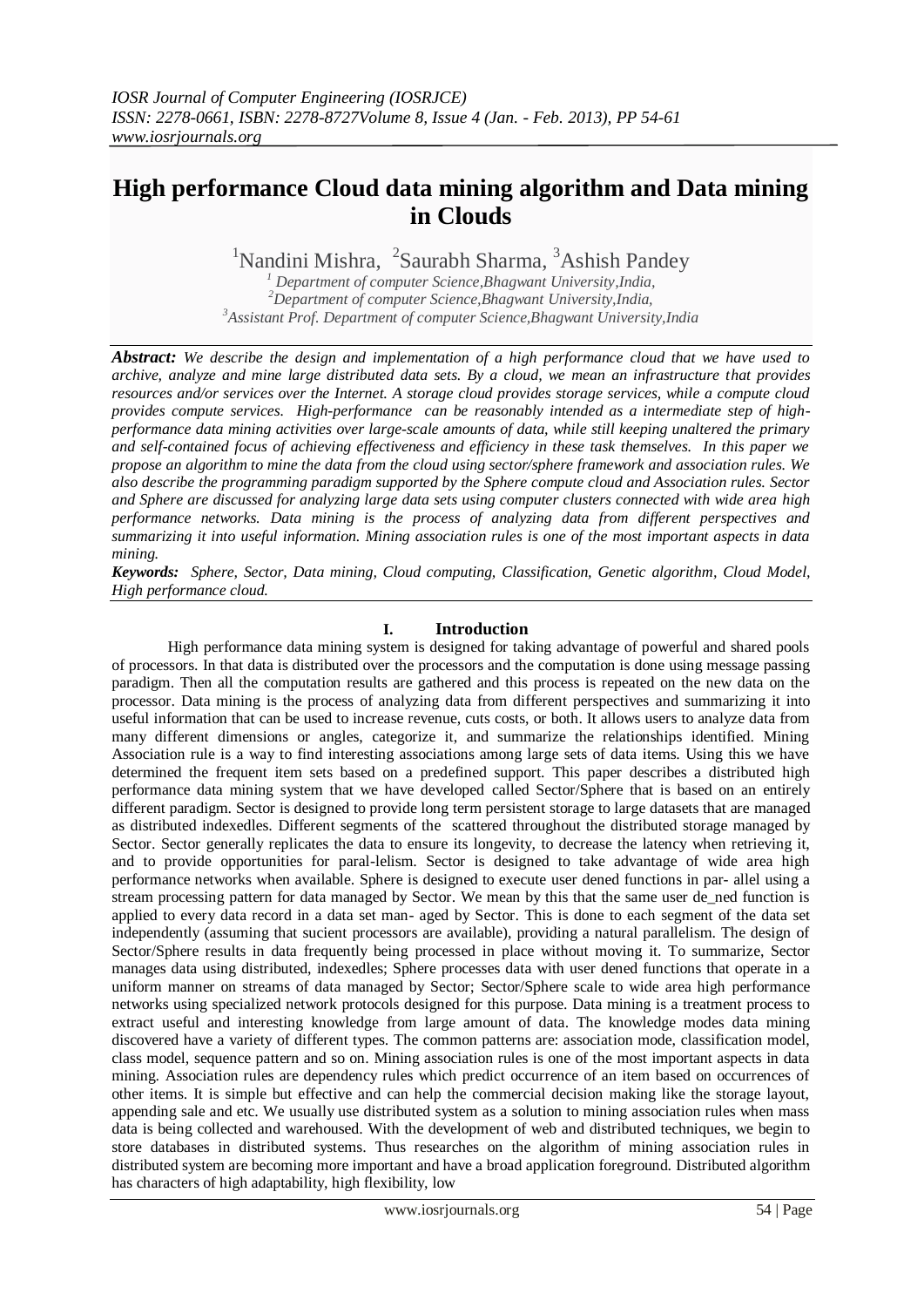wearing performance and easy to be connected etc. In that case, the use of a rule stating that people who attended a course which was about a certain topic have knowledge about that topic might improve the results. The process of building the Semantic Web is currently an area of high activity. Its structure has to be defined, and this structure then has to be filled with life. In order to make this task feasible, one should start with the simpler tasks first.

The following steps show the direction where the Semantic Web is heading:

- Providing a common syntax for machine understandable statements.
- Establishing common vocabularies.
- Agreeing on a logical language.
- Using the language for exchanging proofs.

Berners-Lee suggested a layer structure for the Semantic Web. This structure reflects the steps listed above. It follows the understanding that each step alone will already provide added value, so that the Semantic Web can be realized in an incremental fashion. Cloud computing is one of the most explosively expanding technologies in the computing industry today. A Cloud computing implementation typically enables users to migrate their data and computation to a remote location with some varying impact on system performance. This provides a number of benefits which could not otherwise be achieved.

Such benefits include:

- *Scalability -* Clouds are designed to deliver as much computing power as any user needs. While in practice the underlying infrastructure is not infinite, the cloud resources are projected to ease the developer's dependence on any specific hardware.
- *Quality of Service (QoS) -* Unlike standard data centers and advanced computing resources, a well-designed Cloud can project a much higher QoS than traditionally possible. This is due to the lack of dependence on specific hardware, so any physical machine failures can be mitigated without the prerequisite user awareness.
- *Customization -* Within a Cloud, the user can utilize customized tools and services to meet their needs. This can be to utilize the latest library, toolkit, or to support legacy code within new infrastructure.
- *Cost Effectiveness -* Users finds only the hardware required for each project. This reduces the risk for institutions potentially want build a scalable system, thus providing greater flexibility, since the user is only paying for needed infrastructure while maintaining the option to increase services as needed in the future.
- *Simplified Access Interfaces -* Whether using a specific application, a set of tools or Web services, Clouds provide access to a potentially vast amount of computing resources in an easy and user-centric way.

## **II. Background And Related Work**

The problem we address lies at the intersection of data mining and high performance computing. Accordingly, we provide a survey of relevant work from both areas. Dataset sizes that exceed the memory capacity of a desktop computer pose a major challenge for data mining. This limitation can be mitigated through optimized algorithm design and the use of sampling or ensemble methods . With improvements in multiprocessor machines, and more recently multicore technology, greater scalability can be achieved by effectively parallelizing algorithm implementations. But these approaches remain limited because (i) performance gains often cannot b realizedbeyond 8-16 cores due to communication overhead and (ii) dataset sizes are restricted to the total memory available in the system, generally on the order of a few Gigabytes.

*Key Characteristics*

- *Agility:* Agility improves with users' ability to rapidly and inexpensively re-provision technological infrastructure resources.
- *Cost:* Cost is claimed to be greatly reduced and capital expenditure is converted to operational expenditure.
- *Multi-tenancy:* enables sharing of resources and costs across a large pool of users. One of the most compelling reasons for vendors/ISVs to utilize multi-tenancy is for the inherent data aggregation benefits. Instead of collecting data from multiple data sources, with potentially different database schemas, all data for all customers is stored in a single database schema.
	- *Centralization of infrastructure* : in locations with lower costs (such as real estate, electricity, etc.)
	- *Peak-load capacity:* increases highest possible load-levels.
	- *Utilization and efficiency:* improvements for systems that are often only 10–20% utilized.
	- *Reliability: i*mproves through the use of multiple redundant sites, which makes cloud computing suitable for business continuity and disaster recovery. Nonetheless, many major cloud computing.
	- *Scalability* :via dynamic ("on-demand") provisioning of resources on a fine-grained, self-service basis near real-time, without users having to engineer for peak loads. Performance is monitored and consistent and loosely-coupled architectures are constructed using web services as the system interface.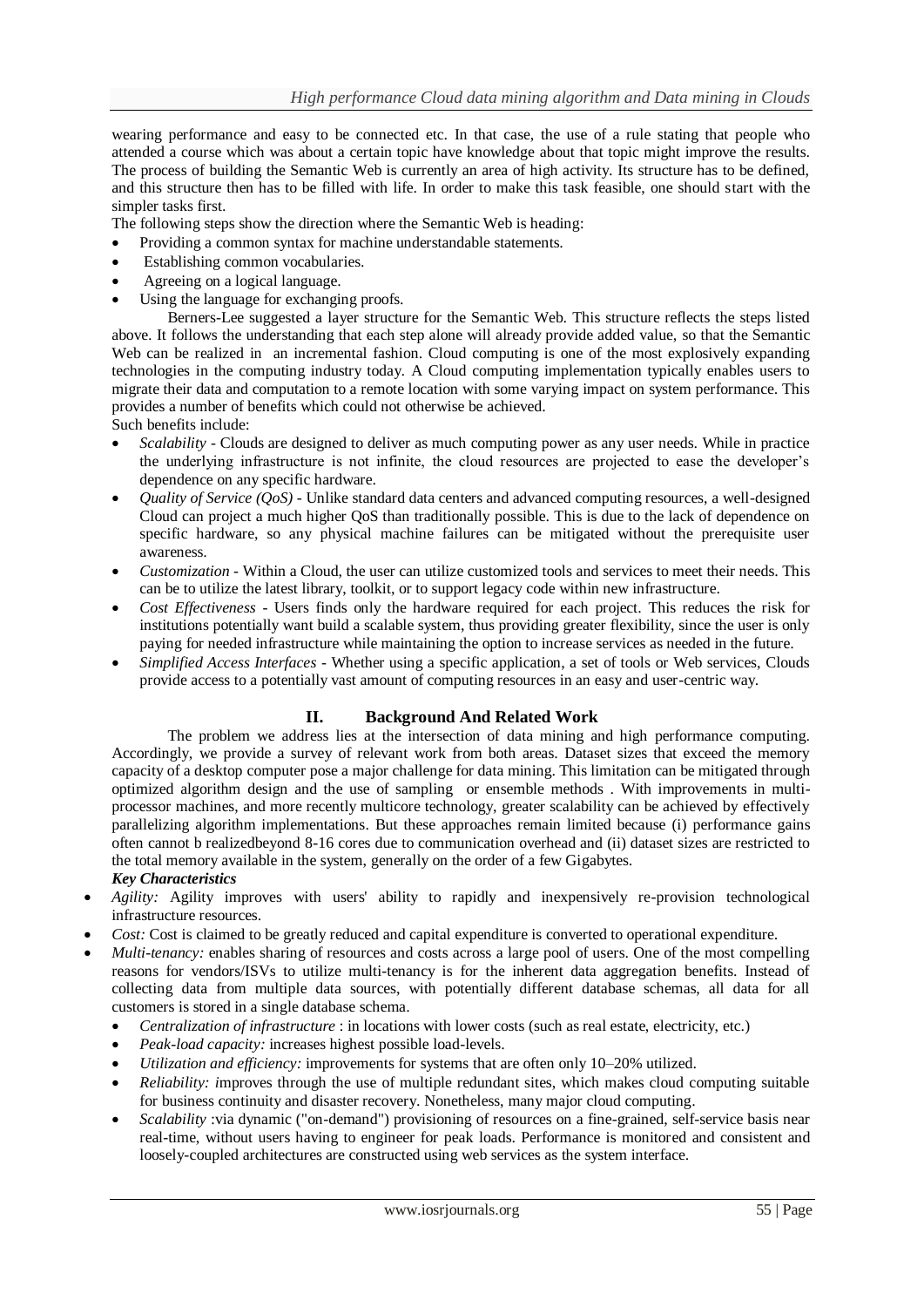- *Security:* could improve due to centralization of data, increased security-focused resources, etc., but concerns can persist about loss of control over certain sensitive data, and the lack of security for stored kernels.
- *Sustainability:* comes through improved resource utilization, more efficient systems, and carbon neutrality. Nonetheless, computers and associated infrastructure are major consumers of energy.
- *Maintenance:* cloud computing applications are easier to maintain, since they don't have to be installed on each user's computer. They are easier to support and to improve since the changes reach the clients instantly..

## **2.1. Data Mining Algorithm**

Cloud computing, with its promise of virtually infinite computing and storage resources, is suitable to solve resource greedy computing problems. One problem of data mining in the cloud has been investigated from the data mining algorithm perspective. utilized the powerful and huge capacity of cloud computing into data mining and machine learning. In their experiments, three algorithms, i.e., global effect (GE), K-nearest neighbor (KNN) and restricted boltzmann machine (RBM) were performed in cloud computing platforms, which use the S3 and EC2 of Amazon Web Services. And they built two predictors based on KNN model and RBM model respectively with the order to testify their performance based on cloud computing platforms

## **2.2. Architecture of Data Mining**

Cloud is an infrastructure that provides resources and services over the Internet. Generally speaking, a cloud computing platform consists of a storage cloud, a data cloud and a compute cloud, which are responsible for storage services, data management and computational tasks.

## **2.3.Dm Algorithm Properties**

In this section we describe several key properties of efficient large-scale parallel DM systems addressed by the GraphLab abstraction and how other parallel frameworks fail to address these properties.

*2.3.1.Graph Structured Computation*: Many of the recent advances in DM have focused on modeling the *dependencies* between data. By modeling data dependencies, we are able to extract more signal from noisy data. For example, modeling the dependencies between similar shoppers allows us to make better product recommendations than treating shoppers in isolation.

*2.3.2.Asynchronous Iterative Computation***:** Many important DM algorithms iteratively update a large set of parameters. Because of the underlying graph structure, parameter updates (on vertices or edges) depend (through the graph adjacency structure) on the values of other parameters Dynamic Computation: In many DM algorithms, iterative computation converges asymmetrically. For example, in parameter optimization, often a large number of parameters will quickly converge in a few iterations, while the remaining parameters will converge slowly over many iterations.

*2.3.3.Serializability:* By ensuring that all parallel executions have an equivalent sequential execution, serializability eliminates many challenges associated with designing, implementing, and testing parallel DM algorithms. In addition, many algorithms converge faster if serializability is ensured, and some even require serializability for correctness.

## **3.1 . Classification**

.

## **III. Methodologies And Model**

Classification is an important mission in data mining, and probably has become the most studied data mining task. In this The dataset is symbolized by an attribute set consists of a number of attributes,  $R=(a1, a2)$  $a_1a_2,..., a_N$ , where  $a(i=1,2,...,N)$  is an attribute. The attribute set can be divided into two parts: 1) predicting attributes,  $C=(c_1, c_2, \ldots, c_m)$ ; 2) class attributes,  $D=(d_1, d_2, \ldots, d_n)$ .

A classification rule is demonstrated as:

If (*c*1∈ *I*1)∧ (*c*2∈ *I*2)∧ …∧ (*cm*∈ *Im*),

Then (*d*1∈*J*1)∧ (*d*2∈ *J*2)∧ …∧ (*dn*∈ *Jn*)

where I*i* and J*j*  $(i=1,...,m; j=1,...,n)$  are values of *ci* and *dj* respectively.

If" part contains a combination of conditions, and "Then" part contains the predicted class labels. The data record is horizontally divided into two parts – training set and test set – that are mutually exclusive and exhaustive. The data mining algorithm discovers classification rules based on the training set, and evaluates the predictive performance of these rules with the test set.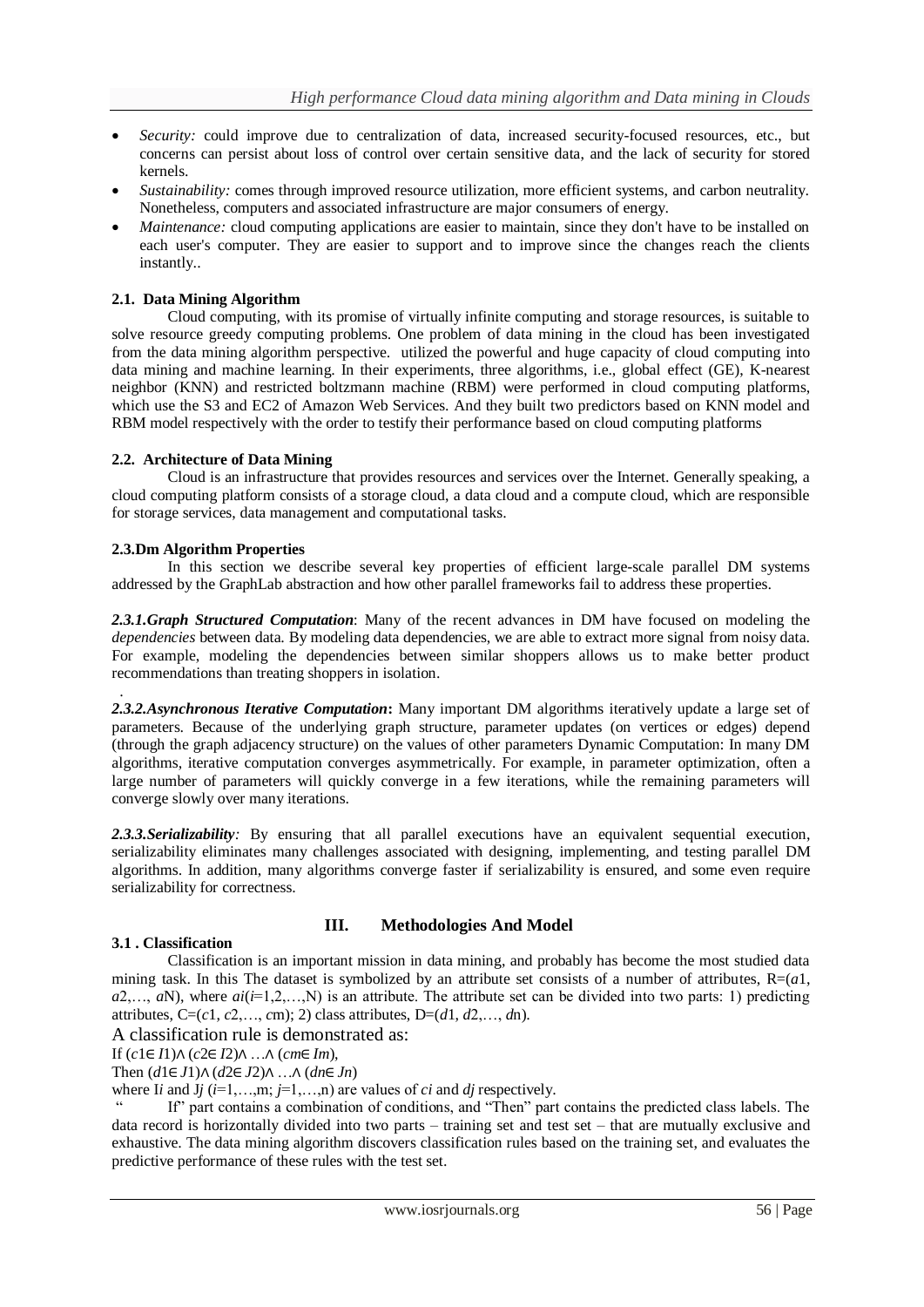## **3.2. Genetic Algorithm**

Genetic algorithm (GA) is a computational model inspired by evolution. This algorithm encodes a specific problem with several attributes on a simple chromosome-like data structure, and generates a population of chromosomes randomly as the initial colony. Then it applies operators - selection operator, crossover operator and mutation operator - to these structures to get an optimal solution evaluated by a fitness function. The workflow of GA is depicted as follow:



**Fig.1 Genetic Algorithm**

## **3.3. Classification Rules Mining in Cloud Computing Environment**

*3.3.1. Constraints analysis:* Cloud computing is a network where distributed computer clusters constitute the resource pool of hardware. Tasks are divided into parallel segments, and assigned to available computing resources for processing. In that case, whether a computing task can be handled by cloud depends on decomposability and parallelism of the task. The requirements of processing computation tasks in cloud are defined as follow:

- The task is capable of being divided into mutually exclusive sub-tasks.
- Sub-tasks and data should be allocated to unoccupied processing nodes.
- Mechanism of synchronization and communication amongst processing nodes is indispensable.

*3.3.2. Model description:* With storage and computing resources dispersing in the cloud environment, a Master is set as a central controller to search and distribute the resources. The responsibilities of Master are defined as: First, it divides the entitle task into several sub-tasks (here, a sub-task can be regarded as a data section), and assigns them to dispersed processing node; Afterwards, sub-tasks are executed on distributed nodes under the supervision of the Master; Eventually, the Master collects processing results on every node and synthesizes them to present a comprehensive set of classification rules as the mining result. The pseudo code of programming the model is displayed as:

```
SegSet=Master.dataSeg(DateFile, N); 
SegSet=(Seg(1), Seg(2),…, Seg(N)); 
For(i=1;i≤N;i++) 
{PUData(i)=Master.copyData(Seg(i)); 
GAClassify(PUData(i)); 
//calculate classification rules in form of <key, value> 
Input classy results into Buffer;} 
For(j=1;j≤m;j++) 
key(j).valuelist=Master.calculateValuelist(key(j)); 
//for each key in buffer, calculate a valueList consists of rules sharing this key. 
For(j=1;j≤m;j++) 
{CUData(j)=Master.distributeValuelist(ValueList(j)); 
GAClassify(CUData(j)); 
//calculate classification rules in form of <key, valueList>} 
Master.getResults(CU)
```
## **3.4.** *Algorithm Design*

The canonical GA is adapted to cloud computing environment for mining classification rules. However, it follows the basic procedure of canonical GA, including encoding, initialization, fitness assessment, selection, crossover and mutation.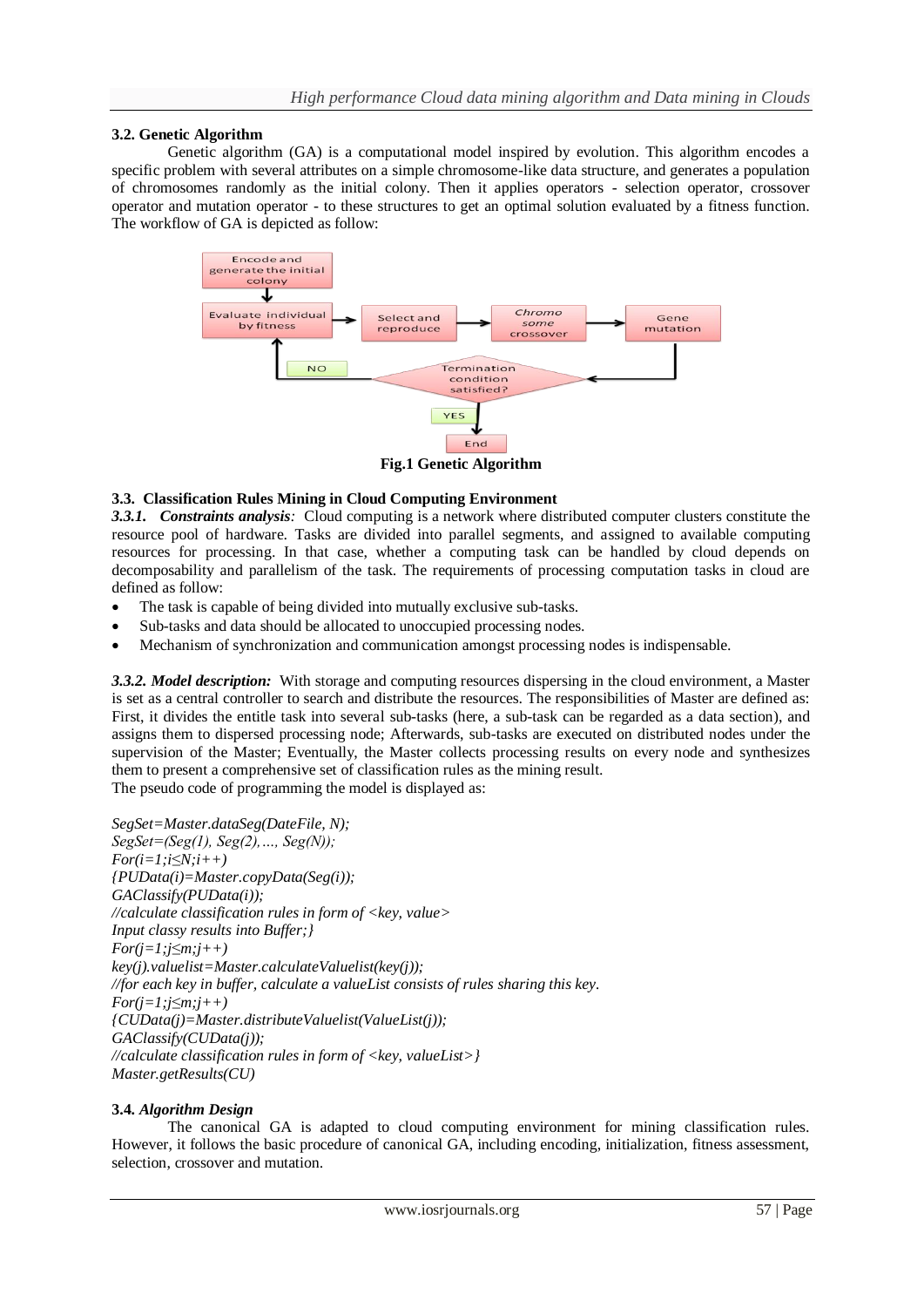*3.4.1 Encoding:* The first step of GA is encoding that represents variables of individuals into bit strings. Pittsburgh and Michigan approaches can be applied to encode individuals. In the Pittsburgh approach each individual encodes a set of prediction rules, whereas in the Michigan approach each individual encodes a single prediction rule. When the task is classification, interaction among the rules is important.

*3.4.2 Initial population and fitness function:* Pieces of data in the dataset are encoded into binary strings and denoted as the initial population. After creating the initial population, evaluate each string by a fitness function with the result of a fitness value.

3.4.3 Selection operator: The "remainder stochastic sampling" which will more closely match the expected fitness values, is applied to conduct selection process.

*3.4.4 Crossover operator:* After selection operation, crossover occurs. Crossover is recombination of paired strings in order to create new samples. According to the probability of *Pc*, a crossover point is randomly chosen. Then the fragments after the crossover point swap and produce the offsprings.

*3.4.5 Mutation operator:* When crossover finished, it is time for mutation. Mutation is applied to each bit in the strings with a low probability denoted *Pm*. If a bit is selected to mutate, the bit value will change within its value range. After the process of selection, crossover and mutation, the next generation is formed.

## **IV. Design**

#### **4.1. Design Of Sphere**

.

*4.1.1 Overview:* Sphere is a compute cloud that is layered over the Sector storage cloud. Let's take an example to introduce sphere. Assume we have 1 billion images and our goal is to find a specific object in these images. Suppose the image size is 1 MB so that the total data size is 1 TB. The whole image dataset is stored in 64 files named img1.dat, img64.dat, each containing one or more images. We can build an index file for each file for accessing an image randomly in the dataset consisting 64 files. The index file indicates the offset and the size of each record in the data file. To use Sphere, the user writes a function "findSpecifiedObject" to find specified object from each image. In this function we will pass image as an input and the output will be our specified object.

findSpecifiedObject (input, output); The standard serial program will be look like: For each file F in (imgs slices) For each image I in F findSpecifiedObject  $(I, \ldots)$ In Sphere client API the corresponding pseudo code looks like: SphereStream imgs; imgs.init (/\*list of IMAGE slices \*/); SphereProcess myproc; myproc.run(imgs, "findSpecifiedObject"); myproc.read (result);

*4.1.2 The Computing Paradigm* **:**Sphere allows developers to write certain distributed data parallel applications with several simple APIs. The computation paradigm used by sphere is based upon the following concepts. A Sphere database consists of one or more physical files. Computation in sphere is done by User-define function. User-define functions can be independently applied to each element in the dataset, while the result can be written to either the local disk or common destination files on other nodes

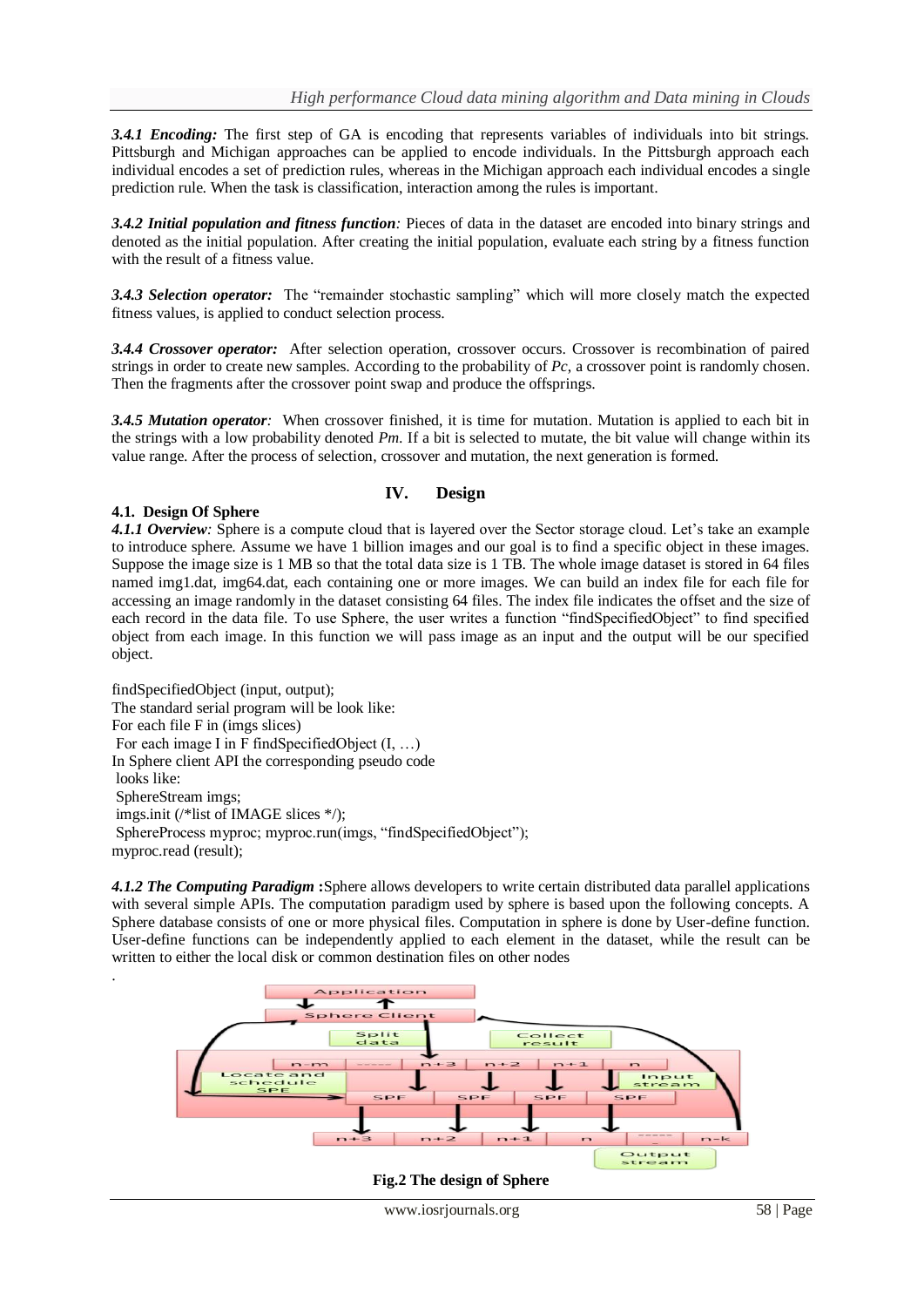## **4.2. Design Of Sector**

*4.2.1. Overview***: Sector** is a storage cloud that provides storage service to the cloud. Sector makes some assumption:

- 1. First assumption of Sector is that it has access to a large number of commodity computers.
- 2. Second assumption of sector is that various nodes in the system are connected through a high speed network.
- 3. Third assumption of sector is that dataset it stores are divided into 1 or more files.



**Fig.3 The design of Sector.**

### **V. Cloud Performance Evaluation**

In this section we present a performance evaluation of cloud computing services for scientific computing One of the main concerns for enterprises that are considering cloud computing is performance. Achieving high-speed delivery of applications in the cloud is a multifaceted challenge that requires a holistic approach and an end-to-end view of the application request-response path .Performance issues include the geographical proximity of the application and data to the end user, network performance both within the cloud and in-and-out of the cloud and I/O access speed between the compute layer and the multiple tiers of data stores.

**Technology stack**Several cloud providers have focused their services on a particular software stack. This typically moves them from being [Infrastructure as a Service \(IaaS\)](http://searchcloudcomputing.techtarget.com/definition/Infrastructure-as-a-Service-IaaS) providers to the realm o[fPlatform as a](http://searchcloudcomputing.techtarget.com/definition/Platform-as-a-Service-PaaS)  [Service \(PaaS\).](http://searchcloudcomputing.techtarget.com/definition/Platform-as-a-Service-PaaS) As one would expect, the different stack-specific clouds align with the most popular software stacks out there.They can offer tremendous savings in terms of time and expense by shielding you from having to deal with lower level infrastructure setup and configuration. The flip side is that they often require developers to follow certain best practices in architecting and writing their apps, which creates a higher degree of vendor lock-in.

**5.1. Method** :We design a performance evaluation method that allows an assessment of clouds, and a comparison of clouds with other scientific computing infrastructures such as grids and PPIs. To this end, we divide the evaluation procedure into two parts, the first cloud-specific, the second infrastructure-agnostic.

*5.1.1.Cloud-specific evaluation:* An attractive promise of clouds is that there are always unused resources, so that they can be obtained at any time without additional waiting time. However, the load of other large-scale systems varies over time due to submission patterns; we want to investigate if large clouds can indeed bypass this problem.

*5.1.2.Infrastructure-agnostic evaluation* **:**There currently is no single accepted benchmark for scientific computing at large-scale . In particular, there is no such benchmark for the common scientific computing scenario in which an infrastructure is shared by several independent jobs, despite the large performance losses that such a scenario can incur . To address this issue, our method both uses traditional benchmarks comprising suites of job to be run in isolation and replays workload traces taken from real scientific computing environments.

## **5.2 .Experimental Setup**

We now describe the experimental setup in which we use the performance evaluation method presented earlier.

*5.2.1 Performance Analysis Tool* :We have extended the GrenchMark large-scale distributed testing framework with new features which allow it to test cloud computing infrastructures. The framework was already able to generate and submit both real and synthetic workloads to grids, clusters, and other large-scale distributed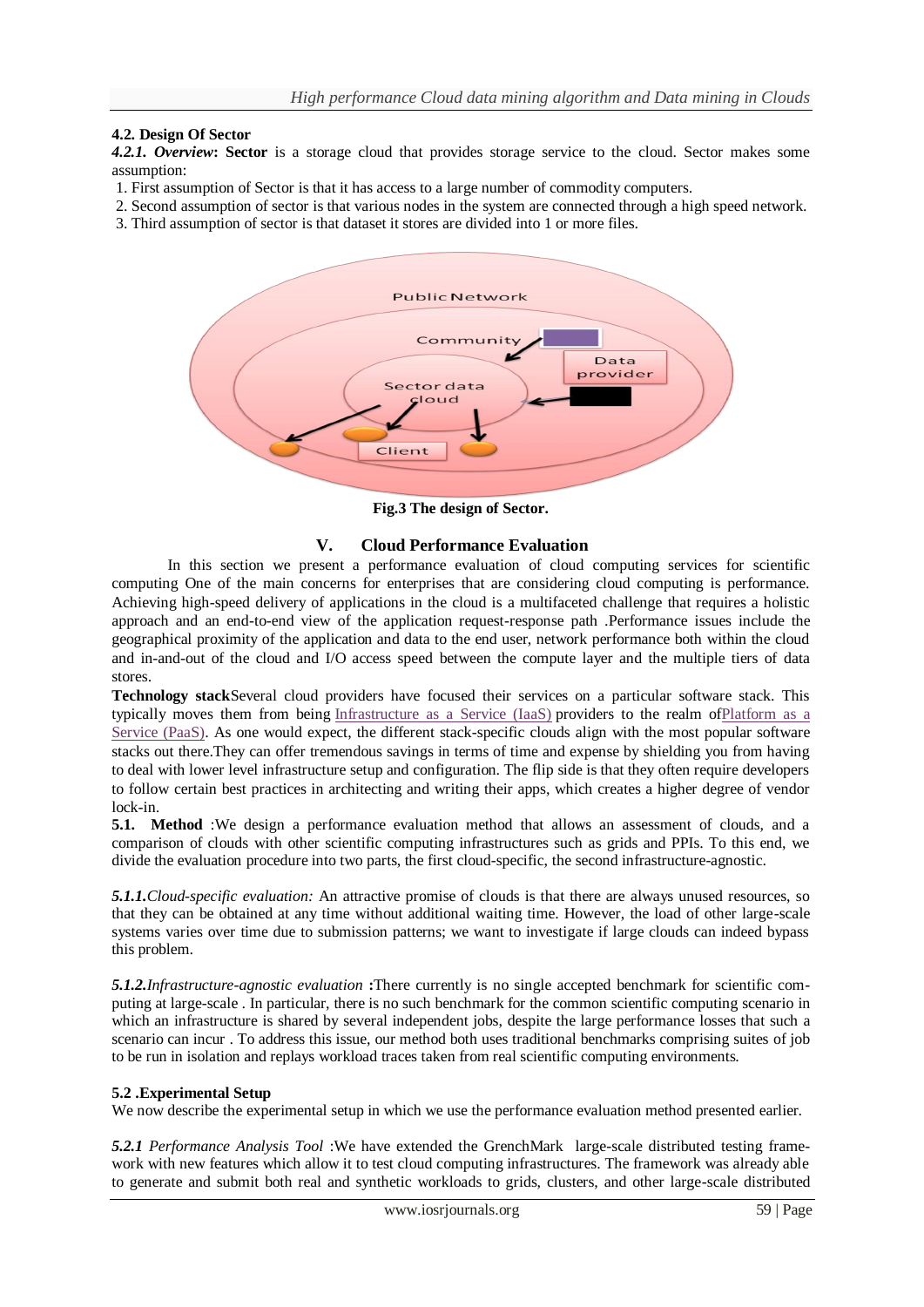environments. For this work we have added to GrenchMark the ability to measure cloud-specific metrics such as resource acquisition time and experiment cost.

*5.2.2. Cloud resource management:* We have also added to the framework basic cloud resource management functionalities, since currently no resource management components and no middleware exist for accessing and managing cloud resources.

*5.2.3. Performance metrics* **:**We use the performance metrics defined by the benchmarks used in this work. We also define and use the HPL efficiency for a real virtual cluster based on instance type T as the ratio between the HPL benchmark performance of the cluster and the performance of another real environment formed with only one instance, expressed as a percentage.

*5.2.4. Environment* :We perform all our measurements on the Amazon EC2 environment. However, this does not limit our results, as there are sufficient reports of performance values for all the Single-Job benchmarks .on the five EC2 instance types.

*5.2.5. Optimizations, tuning* :The benchmarks were compiled using command-line arguments. We did not use any additional architecture- or instance-dependent optimizations. For the HPL benchmark, the performance results depend on two main factors: the the Basic Linear Algebra Sub- program, and the problem size

#### **5.3. Experimental Results**

The experimental results of the Amazon EC2 performance evaluation are presented in the following.

### **5.3.1 Resource Acquisition and Release**

We study three resource acquisition and release scenarios: for single instances over a short period, for multiple instances over a short period, and for single instances over a long period of time.

- Single instances: We first repeat 20 times for each of the five instance types a resource acquisition followed by a release as soon as the resource status becomes installed . the overheads associated with resource acquisition and release in EC2. The total resource acquisition time (Total ) is the sum of the Install and Boot times.
- Multiple instances: We investigate next the performance of requesting the acquisition of multiple resources at the same time; this corresponds to the real-life scenario where a user would create a homogeneous cluster from Amazon EC2 resources.
- Long-term investigation Last: we discuss the Install time measurements published online by the independent CloudStatus team . We have written web crawlers and parsing tools and taken samples every two minutes between Aug 2008 and Nov 2008 (two months).

## *5.3.2. Performance of Single-Job-Single-Machine Workloads*

In this set of experiments we measure the raw performance of the CPU, I/O, and memory hierarchy using the Single-Instance benchmarks .

- Compute performance :We assess the computational performance of each instance type using the entire LMbench suite. The performance of int and int64 operations, and of the float and double float operations.
- I/O performance: We assess the I/O performance of each instance type with the Bonnie benchmarking suite, in two steps. The first step is to determine the smallest file size that invalidates the memory-based I/O cache, by running the Bonnie suite for thirteen file sizes in the range 1024 Kilo-binary byte (KiB) to 40 GiB the results of the rewrite with sequential output benchmark, which involves sequences of read-seekwrite operations of data blocks that are dirtied before writing We analyze the I/O performance obtained for files sizes above 5GiB in the second step; summarizes the results. We find that the I/O performance indicated by Amazon EC2 corresponds to the achieved performance for random I/O operations .
- Memory hierarchy performance: We test the performance of the memory hierarchy using CacheBench on each instance type.
- Performance stability: The results obtained from single machine benchmarks are consistent for each instance type.
- Reliabilit:y We have encountered several system problems during the SJSI experiments.

#### *5.3.3 Performance of Single-Job-Multi-Machine Workloads:*

In this set of experiments we measure the performance delivered by homogeneous clusters formed with Amazon EC2 instances when running the Single-Job-Multi-Machine benchmarks..